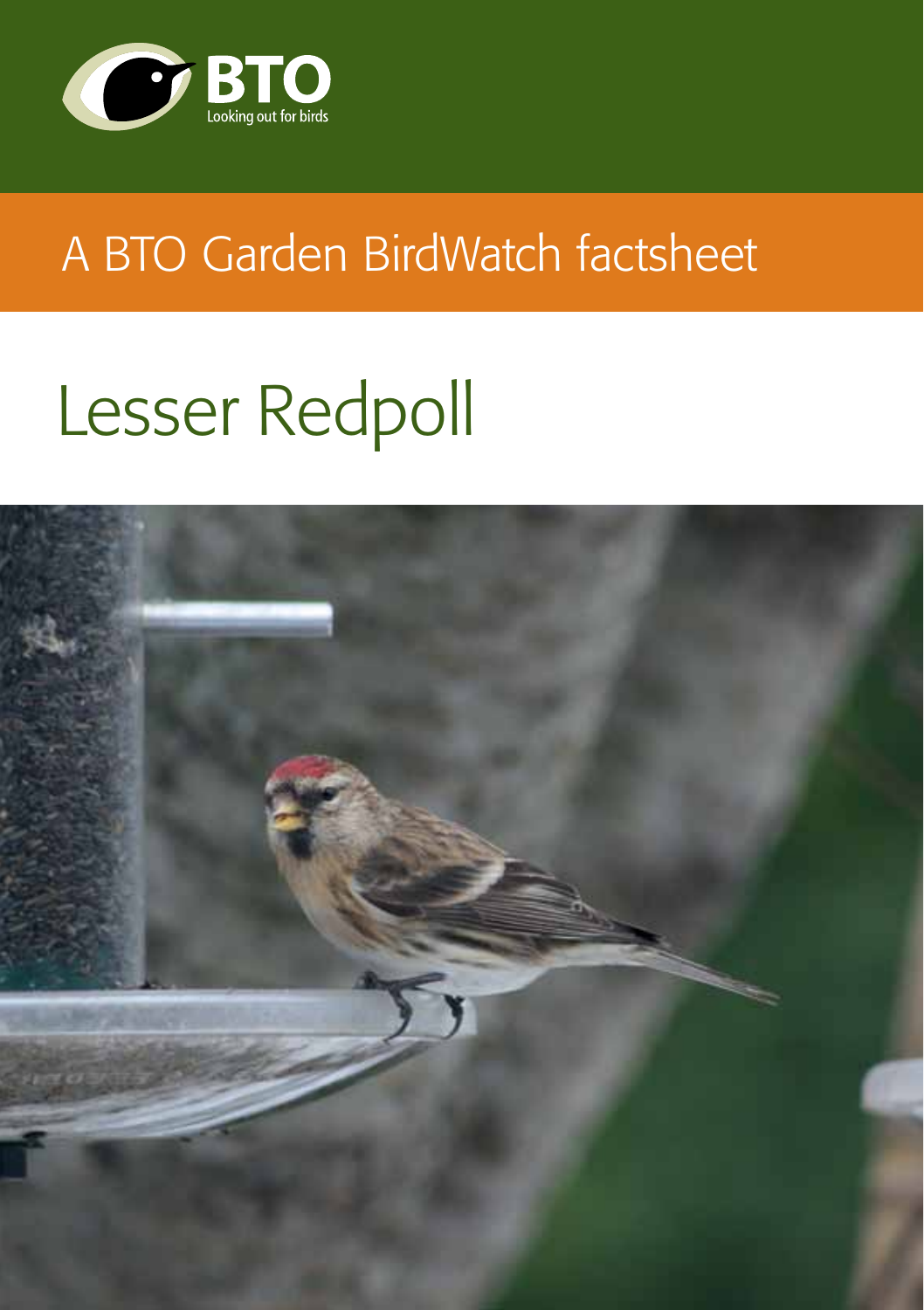The delightful Lesser Redpoll is sweeping into the nation's gardens. This finch, which is much smaller than its cousins the Chaffinch, Greenfinch and Goldfinch, is making the most of modern garden bird foods, particularly nyjer seed.



#### From boom to bust

Lesser Redpolls have tiny beaks that are adept at handling fine seeds. They favour birch, although the seeds of Alder and young conifers are also taken. Birch thrives in young woodland, and the felling of trees during the Second World War presented ideal conditions for birch to flourish in the post-war period. With lots of young conifers also planted, Lesser Redpoll numbers boomed until the mid-1970s.

Thereafter, until the mid-1990s their numbers in the countryside dropped, particularly in lowland woodland in southern England. Birches that prospered post-war were gradually outmuscled by other, slowergrowing trees, while agricultural intensification saw important weed seeds become scarcer. Breeding success and survival rates of Lesser Redpoll fell, and this species is now a bird of high conservation concern.

#### Nyjer-lissima!

It is not all bad news. In gardens, numbers of Lesser Redpolls have rocketed over recent years. In particular, nyjer seed is proving very popular. Lesser Redpolls are seen most often in gardens during late winter, although there are indications that this influx is now starting before the turn of the year.



Lesser Redpolls that breed in the UK often stay here over winter although 'internal flights' are common, with birds breeding in the north travelling south or south east in pursuit of milder conditions. Lesser Redpolls can leave the country altogether during autumn, journeying south towards Belgium, France and Holland, if high numbers or scarce food resources make life here too tough.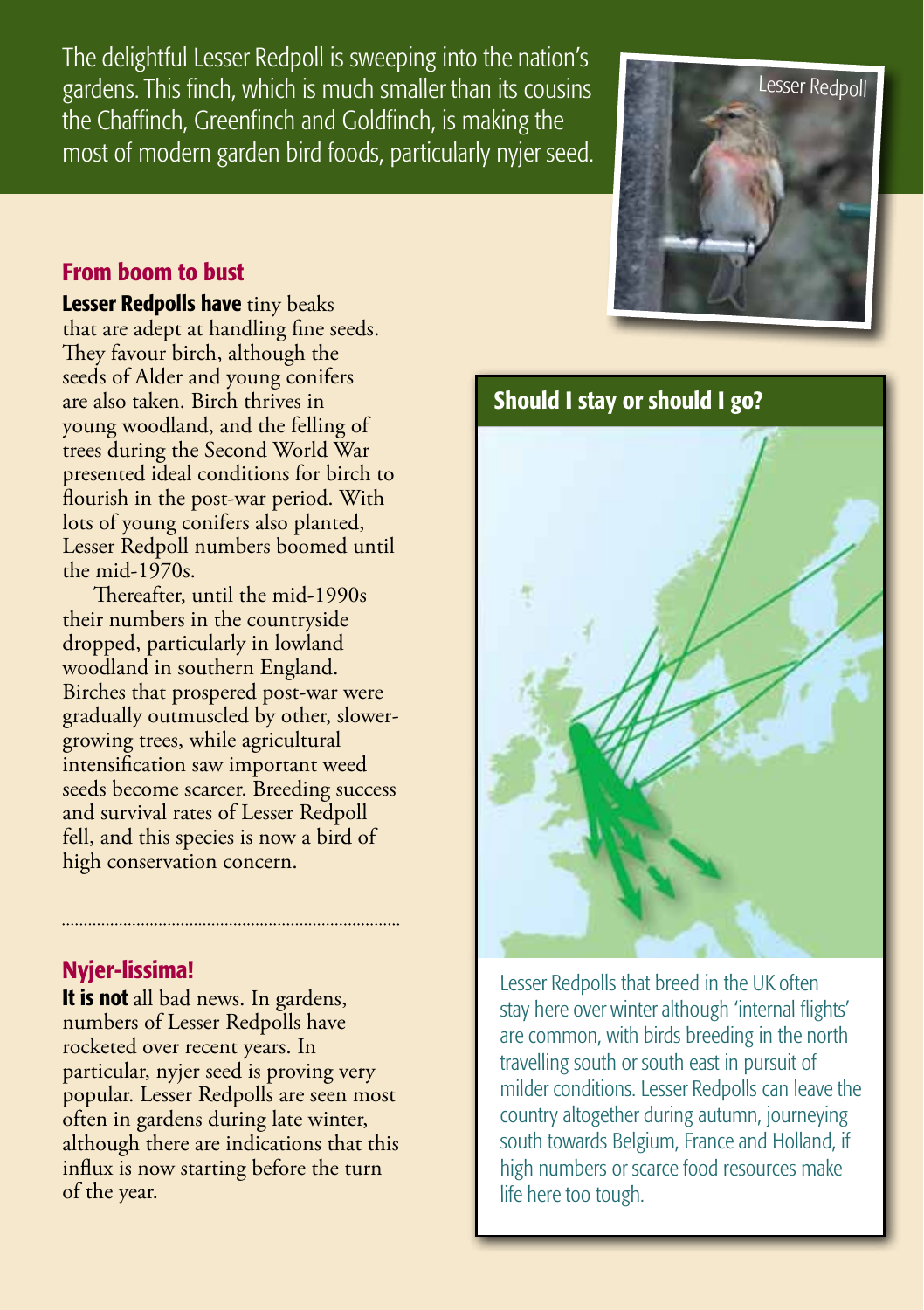

More than meets the eye

Lesser Redpolls have a red forehead (from which the name 'red-poll' is derived). During the breeding season, a peachy-red colour extends down the throat and neck of males, and to a lesser extent in females. Both sexes have black streaking on their backs and have a small black 'goatee beard'. So far, so good – but, with redpolls, things can get a bit complicated.

There are, in fact, three different species of redpoll that may be seen in the UK – Lesser Redpoll, Common

Redpoll and Arctic Redpoll – and these can be tricky to distinguish. Lesser Redpolls are by far the most frequently seen. Despite their name, Common Redpolls (also known as Mealy Redpolls) are much scarcer in the UK, with numbers arriving in autumn and winter varying considerably between years. Most Common Redpolls are encountered in the east of the UK. Arctic Redpolls are sporadic visitors and are very rare in UK gardens.

Lesser Redpolls are sociable birds, moving in flocks outside of the breeding season and not being very territorial even when nesting. Their chattering, rattling, metallic twitters and songs enliven any garden, so do listen out for them.

In Lesser Redpolls the 'base colour' of the back, flanks, wing-bars and cheeks ranges from cream to light cinnamon-brown, which gives this species a 'warm' appearance. Common Redpolls are slightly larger and have a 'colder' appearance, with their basecolour being whiter. Larger than Lesser Redpolls, Arctic Redpolls resemble frosty Common Redpolls and have dinkier beaks. The rump of an Arctic Redpoll tends to be un-streaked, unlike Lesser and Common Redpoll. There is a degree of variation in the appearance of all redpoll species and some birds remain unidentifiable even in the hand.



Images by Mike Gough and Mike Toms. Map from *Time to Fly* by Jim Flegg, published by BTO.